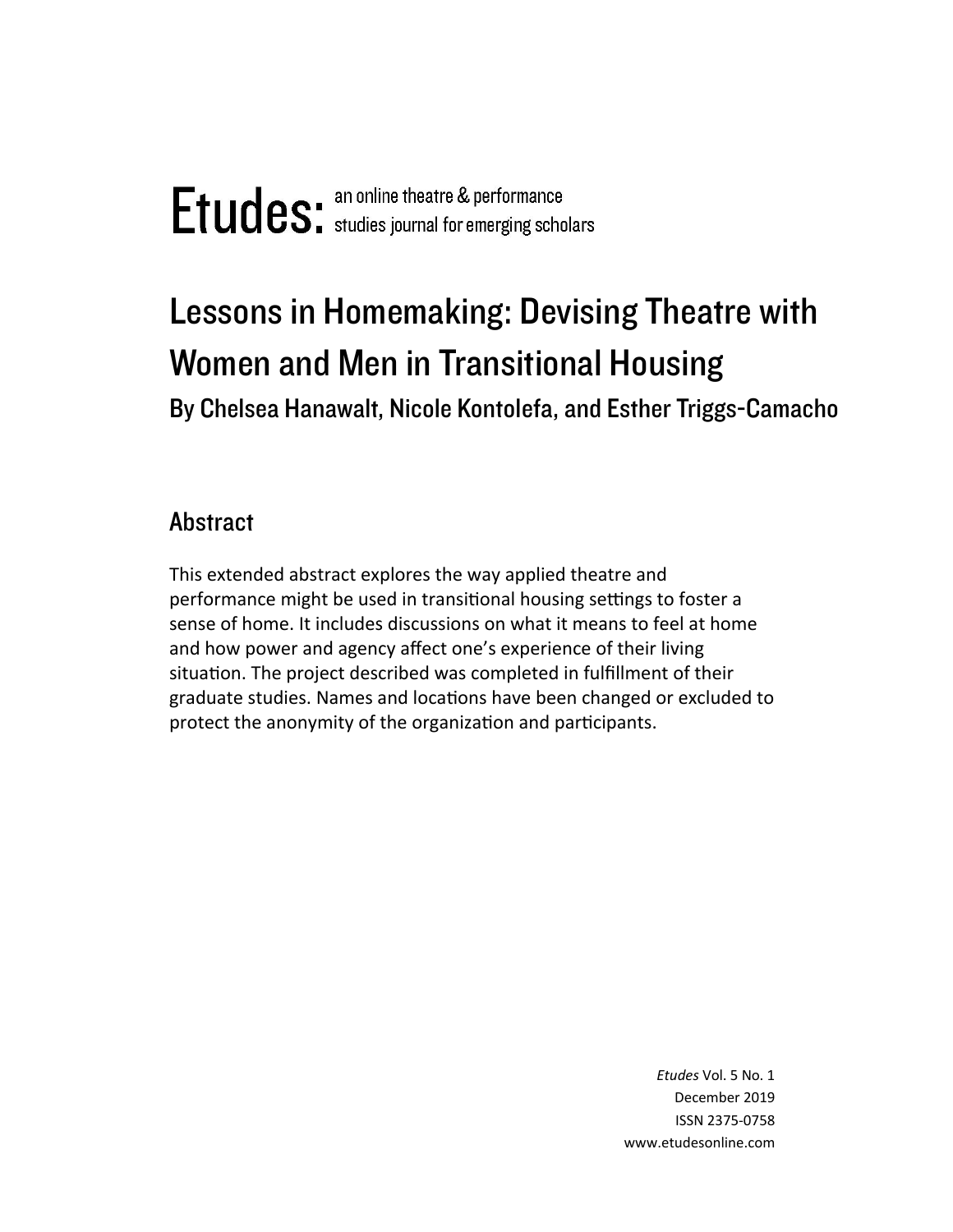## Lessons in Homemaking: Devising Theatre with Women and Men in Transitional Housing

By Chelsea Hanawalt, Esther Triggs‐Camacho, and Nicole Kontolecfa

Our work at Faith House<sup>1</sup> began early in 2019. Faith House is a faithbased organization that provides transitional housing and support for men and women experiencing homelessness in New York City. Our devising workshop was the culminating project of our graduate studies at CUNY School of Professional Studies' Master's in Applied Theatre, a program that focuses on the social impact community‐engaged theatre can have. Working with the men and women in their respective residences, we built two original theatre pieces in five weeks using a participant‐based approach to devising theatre called "playbuilding." Playbuilding is a performative theatrical experience that uses games, improvisation, brainstorming, and other theatrical conventions (Bray 1). We aimed to share participants' stories and to celebrate their journeys through this process. We take an asset‐based approach, that is, we work with a group of people, using what they know and have to offer. Since many applied theatre projects are done with populations who have little or no theatre experience, this approach is used often in applied theatre work, focusing on a population's lived experience, skills, and knowledge, rather than what participants might lack.

It was critical to work with an asset‐based approach when playbuilding because our two groups had varying skills and experiences in the performing arts. Further, our participants were going through difficult times in their lives; we wanted to celebrate them and lift them up, as opposed to working from a deficit mentality. It was our job as facilitators

 $1$  The name of our partner organization has been changed.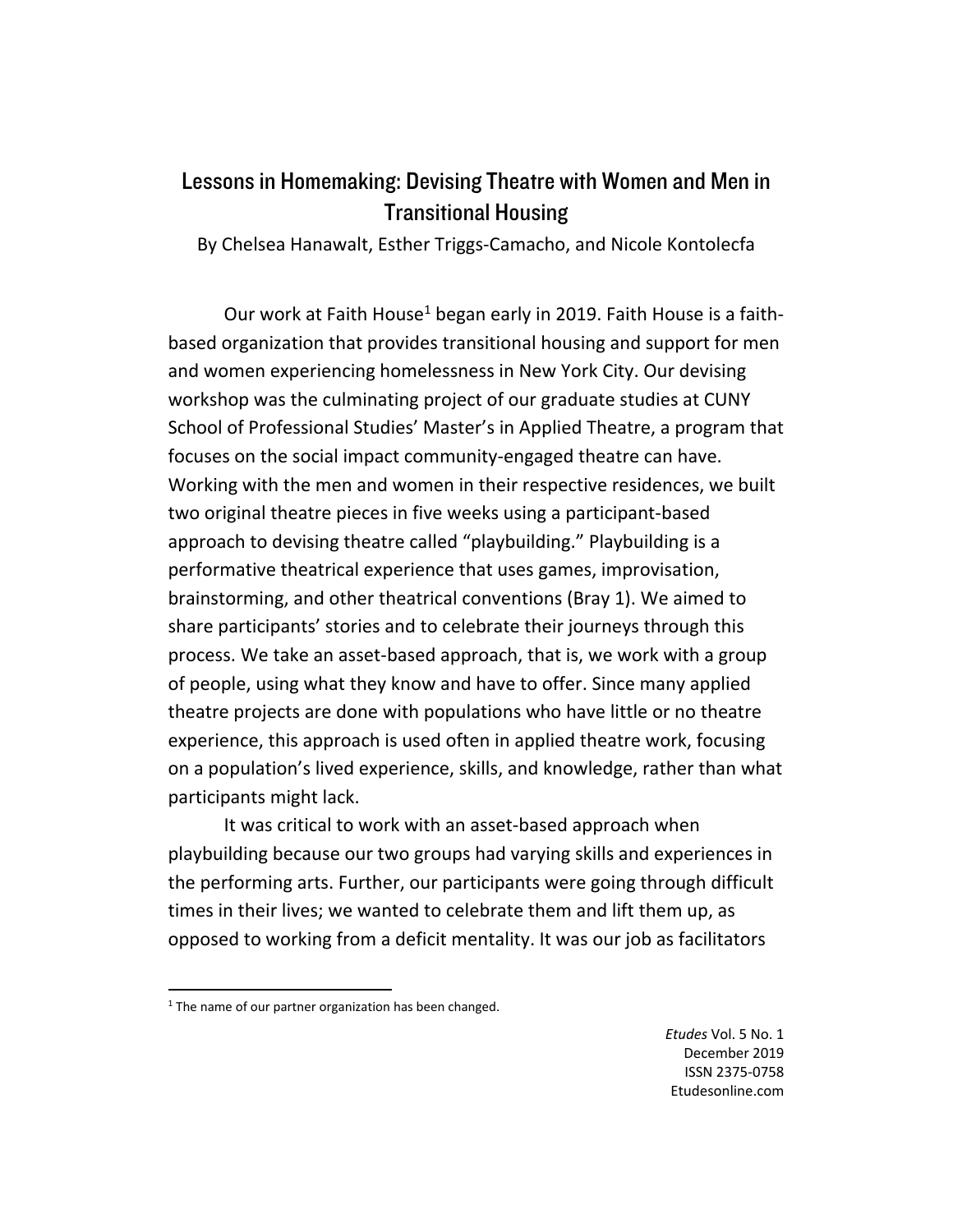to validate their ideas and creative expressions, while encouraging the group to do the same for one another.

Our goals for this project were twofold. Firstly, we aimed to celebrate our participants' resilience through story and collaborative creativity. Secondly, in a society that stigmatizes people experiencing homelessness, we hoped to create performances that looked beyond housing status.

Each session began with a snack and conversation as we waited for the group to assemble. We would warm up with a game or activity that we would play with the participants. These might be name games or get‐to‐ know‐you activities or something to get our energy up. After our first session we decided on the theme "strength," based on what both groups said was important to them and their own stories. In the sessions that followed, we created short scenes out of story circles and human sculptures that were the result of brainstorming on the "strength" theme. As facilitators, we guided the process, stitching together the scenes and adding details and creative elements based on their ideas about the theme. It was a whirlwind project that ended in two performances. The women performed for fellow residents and staff in the room where we had rehearsed. The men suggested performing in the flagship soup kitchen and residence where they had all begun their journeys at Faith House. Both events were a celebration of their work and a chance to express themselves on their own terms.

Working where our participants lived was a convenience for our participants, but it was also a chance for us to get to know them on their turf. The houses were quite different. In Faith House, the men and women live in separate buildings about a mile apart and in very different neighborhoods. The men's house is across the street from a cluster of public housing buildings in a socioeconomically and culturally diverse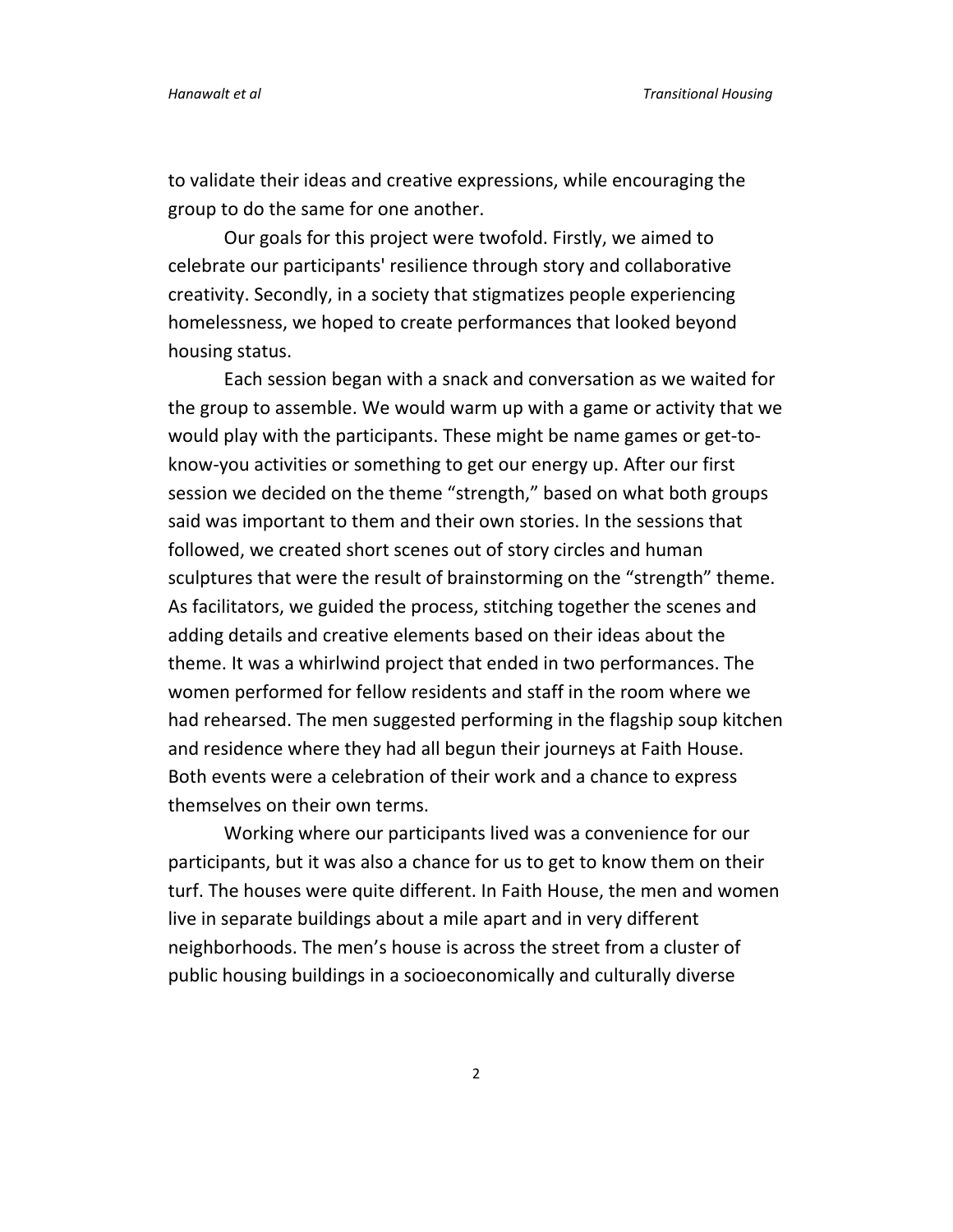neighborhood. It's Manhattan, so there are signs of gentrification, but corner stores and take‐out spots still prevail in this part of the city. The women live in an expensive neighborhood on a block of townhouses and upscale apartment buildings surrounded by chain drugstores and upscale restaurants.

The men's house shares space with a community after‐school program and adult learning center. There are several "houses" (or dormitories) named after books in the Bible on different floors. There are offices for administration and services, classrooms, a rec room/living room, and a chapel, all spread over six floors. The feeling overall is that of a dorm and community center. The furniture is institutional, worse for wear, but there is a lot of life within its walls. There is a buzz in the air after chapel as men go off to complete chores or step outside for a bite or a smoke at the corner deli.

The women live in a nondescript but beautiful townhouse. It is decorated like an early‐twentieth‐century rooming house for rich young women. There are white bedspreads and rocking chairs in their rooms that they share, two to a room. The house is lovely, but we couldn't help noticing that none of the bathroom doors lock. The women were always home or were coming in from appointments when we arrived. They were not allowed out in the evenings. In comparison with the men's residence, the house is quiet, "buttoned up."

We were working where the men and women lived, but was it their home? As theatre‐makers, we have always felt at home rehearsing or performing on stage. We wondered if the participants began to feel at home in the creative process as well. In her study on the meaning of home to people who have experienced homelessness, researcher Sarah Coward found that it was positive relationships that defined a positive home experience for people who have had housing instability throughout their

3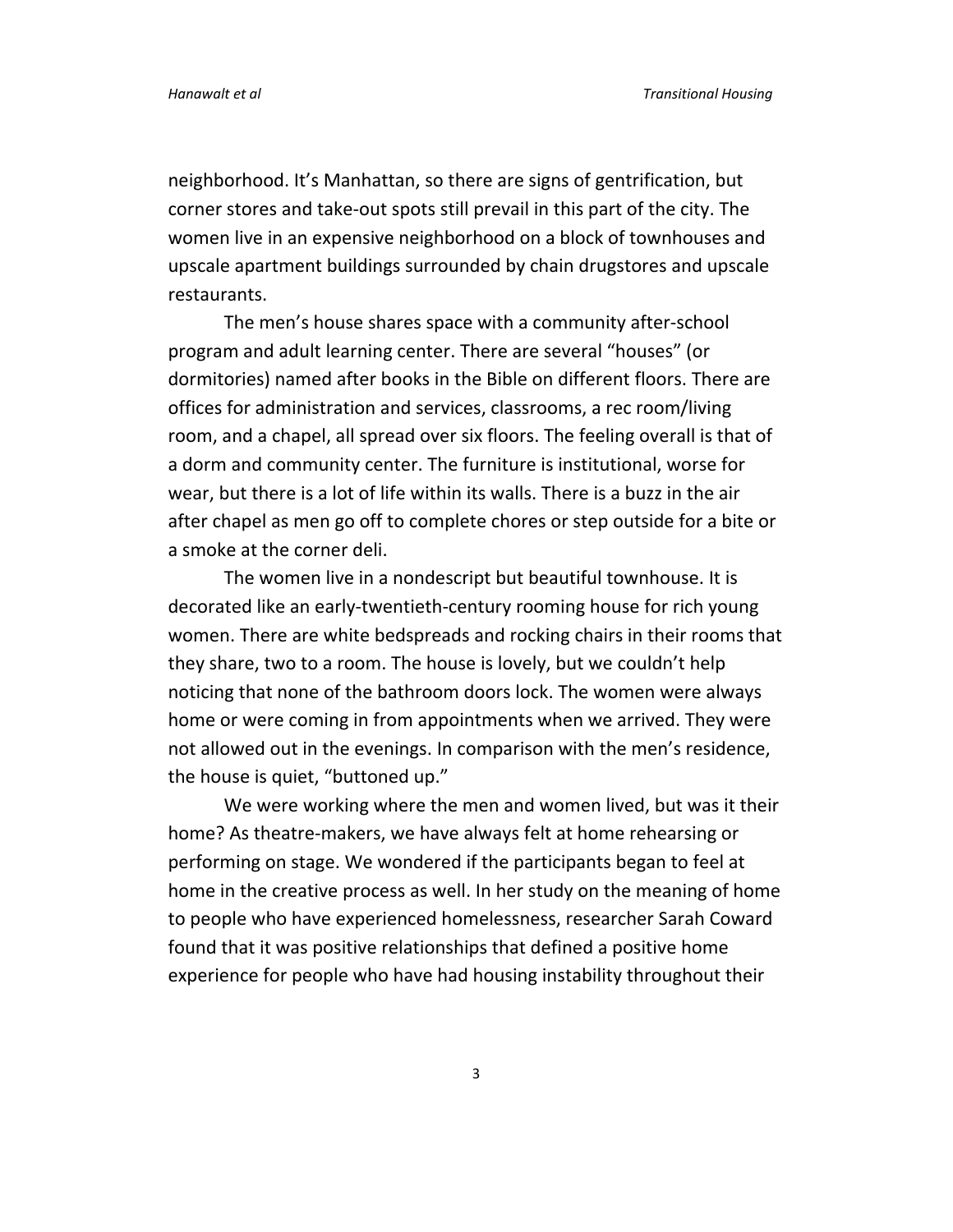lives (i). In a way, our project, which aimed to strengthen community ties and celebrate the lives and identities of the participant‐actors, aimed to foster a sense of home in this regard. In the following sections we reflect individually on how our own ideas of home affect us and this project.

#### **Home is where you start from. – T.S. Elliot**

#### *A Look at Applied Theatre Facilitation‐ Esther*

In 1927, my father was born in Alabama to his mother who was raped by his father. She was thirteen years old at the time, and beautiful. When I turned thirteen, my father became obsessed with the notion that I would end up like his mother – raped, pregnant, and eventually losing what was left of my mind in a world of men and alcohol. This obsession grew as I grew into my womanly shape. This early interaction in my home with my father would shape my existence as a woman of color applied theatre practitioner.

My entire motivation for working on the Faith House project was to prepare myself to change the world, starting with the root of a problem. Being a mother of a girl, I didn't want to shame her into not understanding her sexuality or strength as I had been. Instead, my goal was to work with people who have sexually victimized, abused, or raped others, specifically men. Men like my grandfather. This could only be achieved if I, as a woman, could hold my own with men. To my knowledge, the Faith House men were not rapists, nor were they abusive of girls and women. However, their being men was enough to put me on guard. It was enough for the voice of my father to echo in my head, very nearly shutting down my ability to be an effective applied theatre practitioner.

My advisor came to the fifth session at the men's home, as we were busy trying to put together a complicated scene. Afterward, he mentioned that I stood with my hands in my pockets while engaging the participants.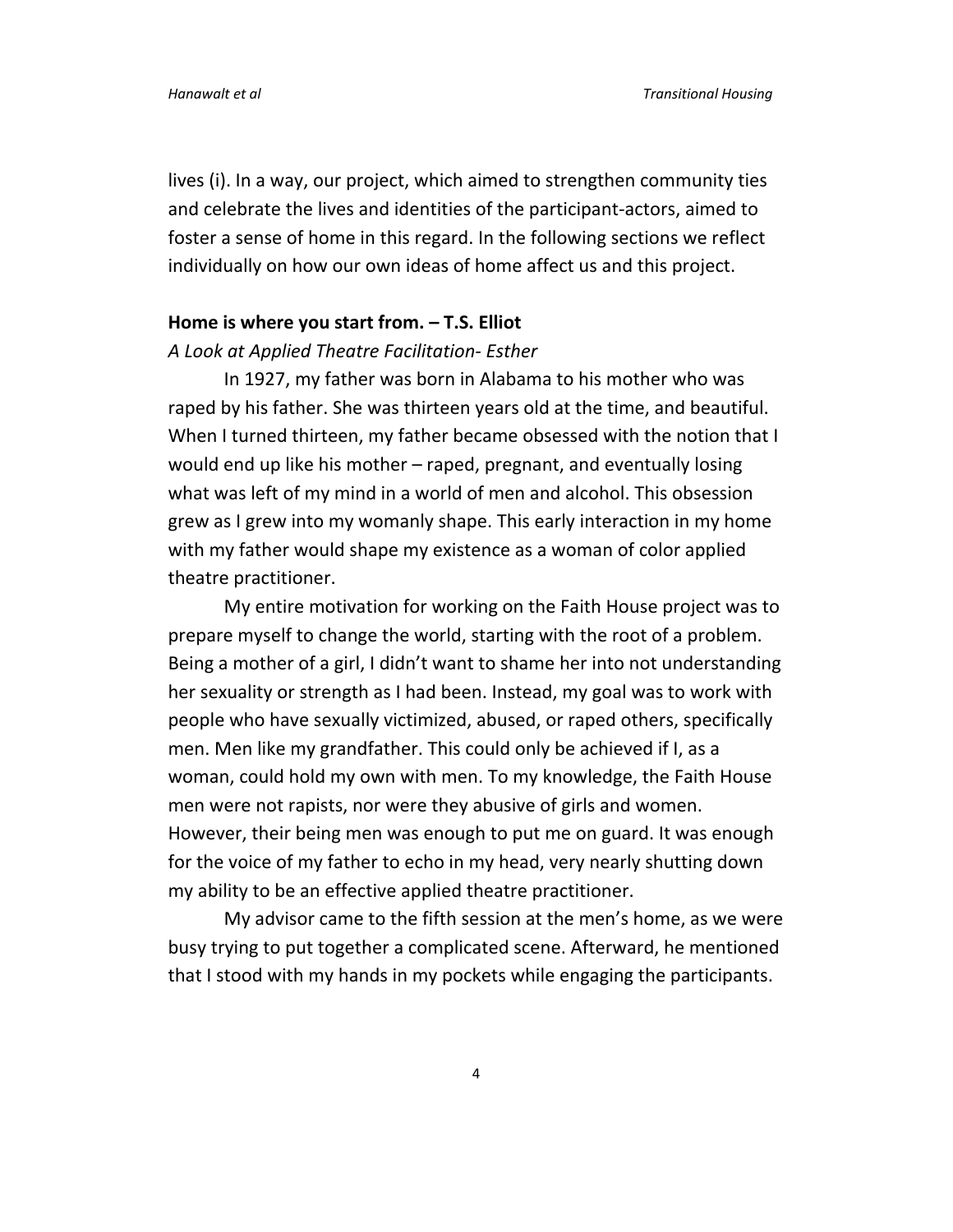He believed that how I held my body was not conducive to creating an open environment. It wasn't. His observation bothered me. In this late hour with the men's group, I thought we had already arrived at a place of comfort. It seemed odd that I would still have my hands in my pockets. Why was I not able to open myself up completely? Was it the existence of my male advisor and my eagerness to please him? Was it the fact that I was still in a space where I was, no matter what, utilizing my womanhood to entice the participants to pay attention to me, listen to me, and follow my lead? To live straddling two worlds – one of being desired for sexual reasons, and another where you tap into what author bell hooks calls *life‐ giving eroticism*, and become a force toward transformative nature – is hard.

During our final reflection at the men's home, a participant asked whether "you women ever worked with men like us before, with our backgrounds, the life that we live, guys like us." *Guys like us?*, my co‐ facilitator replied, explaining that all the people she'd worked with were just people. People. People with lives with beginnings, middles, and ends. People who had done things but were now in a place where they were trying to do right.

This moment reshaped who I was as a woman of color applied theatre practitioner. We do this work not to change or strip away the stories of our participants or ourselves, but rather to engage in utilizing the spirit of transformation to embrace our creativity and allow space for growth. This is the magic of being an applied theatre practitioner. Playbuilding is the vehicle to begin the journey.

#### **Home is What You Make It** ‐ Nicole

Growing up, I hated chores. I resented being told what to do. Home felt like a waystation until I grew up and could make my own choices. I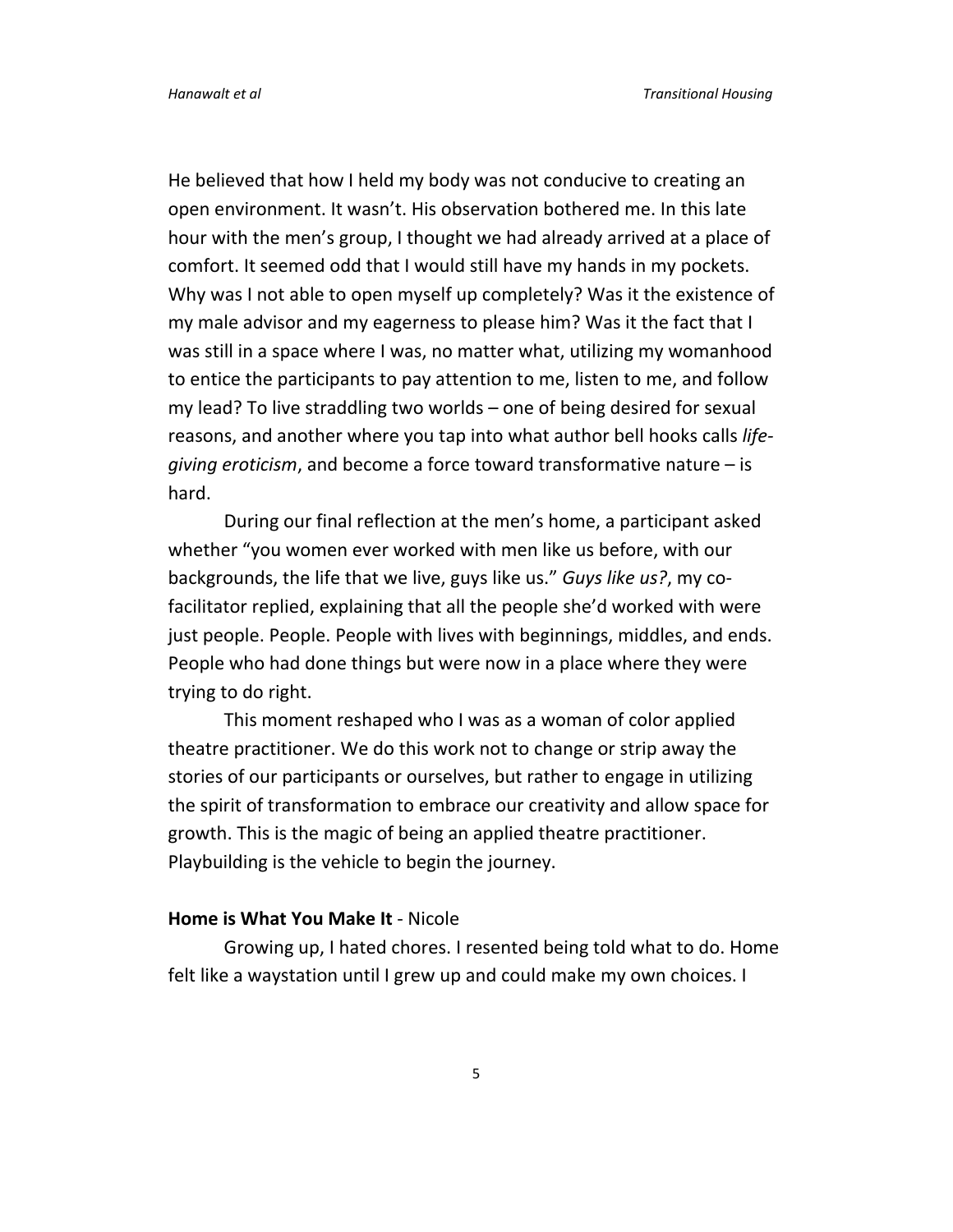didn't appreciate the work it takes, as well as love, to make a home. Working in transitional housing, I never thought of it being their home. It was a stopover. They too had chores. I saw their chores as a form of punishment or control. Throughout our rehearsal process, the men would have to make sure their chores were done or covered. On the evening of our performance, we were shocked when one of the women showed up to the final rehearsal in a chef's hat and coat. She had to prep five chickens for roasting in the next hour! These interruptions were frustrating; I thought our work was more important.

Making theatre is not convenient. There are rules in theatre, too. There is a responsibility to show up. There are chores: setting up the space, breaking it down, repeating things over and over, unpacking and packing props. These need to be done. Yet, these tasks never feel like chores to me. They're rituals that make me feel at home wherever I am making theatre. The chores of the house, mixing with the rituals of the theatre, made me think about my own relationship to keeping house and making a home.

As an adult, I still hate chores. But chores are rituals too, like presetting props. The work put into the place we lay our head, the responsibility we have to the people we share it with makes it our own. I was wrong to dismiss the residences we worked in as just a stopover. The men and women who live there strive to make it their own. Not only because they take care of the chores, but because they take care of each other. If they didn't, our work would not have been successful.

A pastor at Faith House asked a woman if the process "changed" her. She replied, "Well for me. . . even though one of the hardest times of my life is right now. . . it gave me strength to know I could move and push even though I didn't want to do it, I was tired. This gave me the strength today to put it all together." There is something about gearing up for a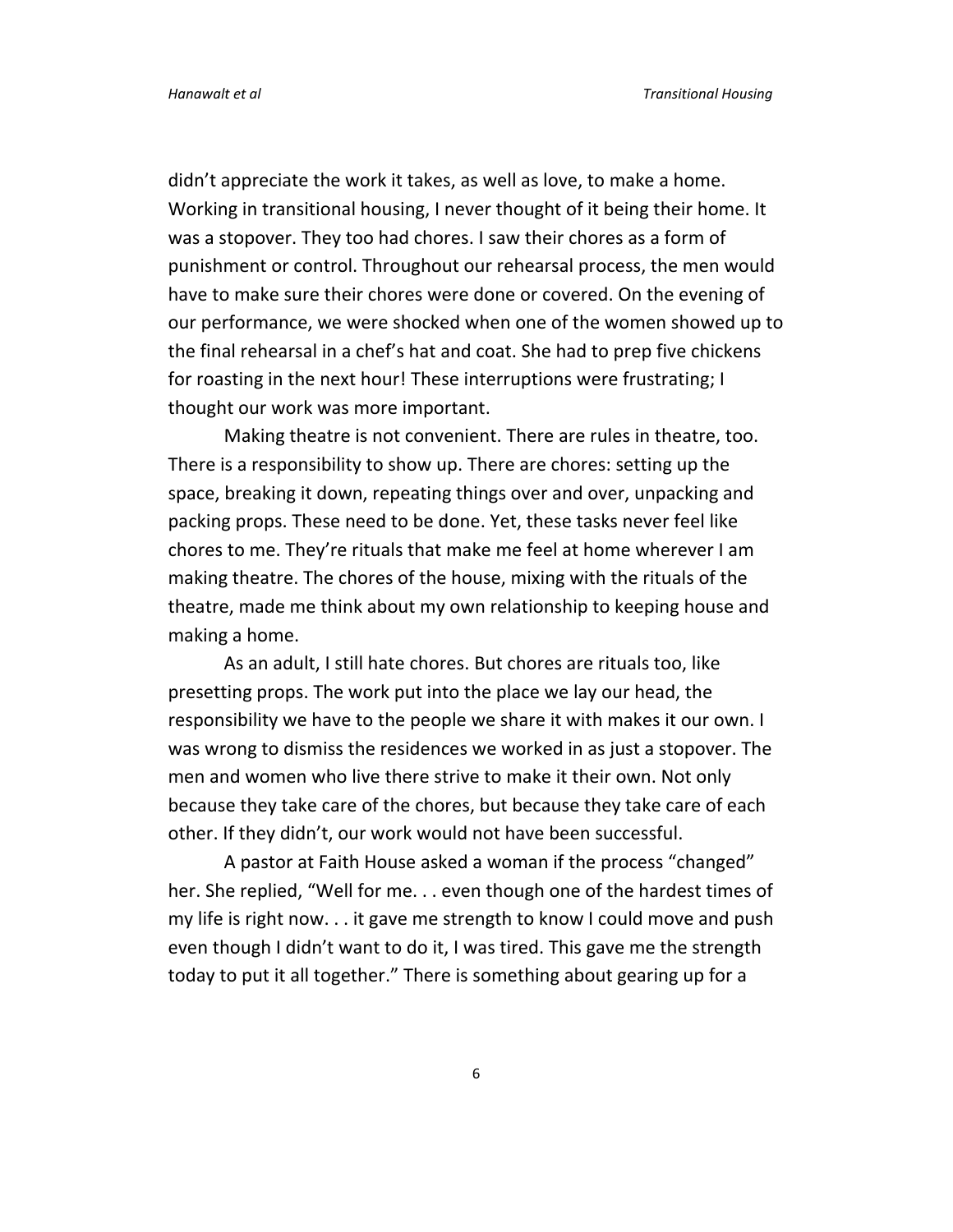performance that makes people show up for their castmates, themselves, and the audience. One man reflected a month after the performance: "I didn't expect or anticipate doing theatre in this part of my life . . . part of me looked at it as being a punishment to myself. But now you're telling me I'm going to perform? I'm gonna act? It was so . . . normal. And to feel that, in this place, for me, was like a miracle." Making theatre didn't teach these men and women how to be caring or responsible or even creative. It gave them a new set of rituals to make their own.

#### **Home is Where You Can Be Yourself! ‐ Chelsea**

Home means many different things to many different people all over the world. Home is not always a place, but can be a person or a state of mind. It can be a feeling of abandon, where you can ugly cry on the floor or pick your nose while simultaneously eating ice cream in your underwear. The feeling of home is not universal; it is not always a safe place or a feeling to easily cultivate. Home may not allow for privacy; you may have to share a bed or a room, much like the participants we worked with at Faith House. How do you create the feeling of home when you are in a transitional phase of your life? After leaving my parents and the home I grew up in, I had to create my own definition of home in a variety of places and cities. I've lived in a house with six other people. I've shared a room and bunk bed with someone I just met. I have lived in a tiny downstairs basement, slept on a cot for a month, and shared a kitchen with a mouse. Throughout all the transitional living situations in my life, I have had to redefine home time and time again.

One thing I learned is that I need a space where I can feel free to be myself and let loose. I need a nonjudgmental space where I can sing, talk to myself, and eat sauerkraut straight from the jar (I love sauerkraut). I thought about the space we created for our participants, and if we created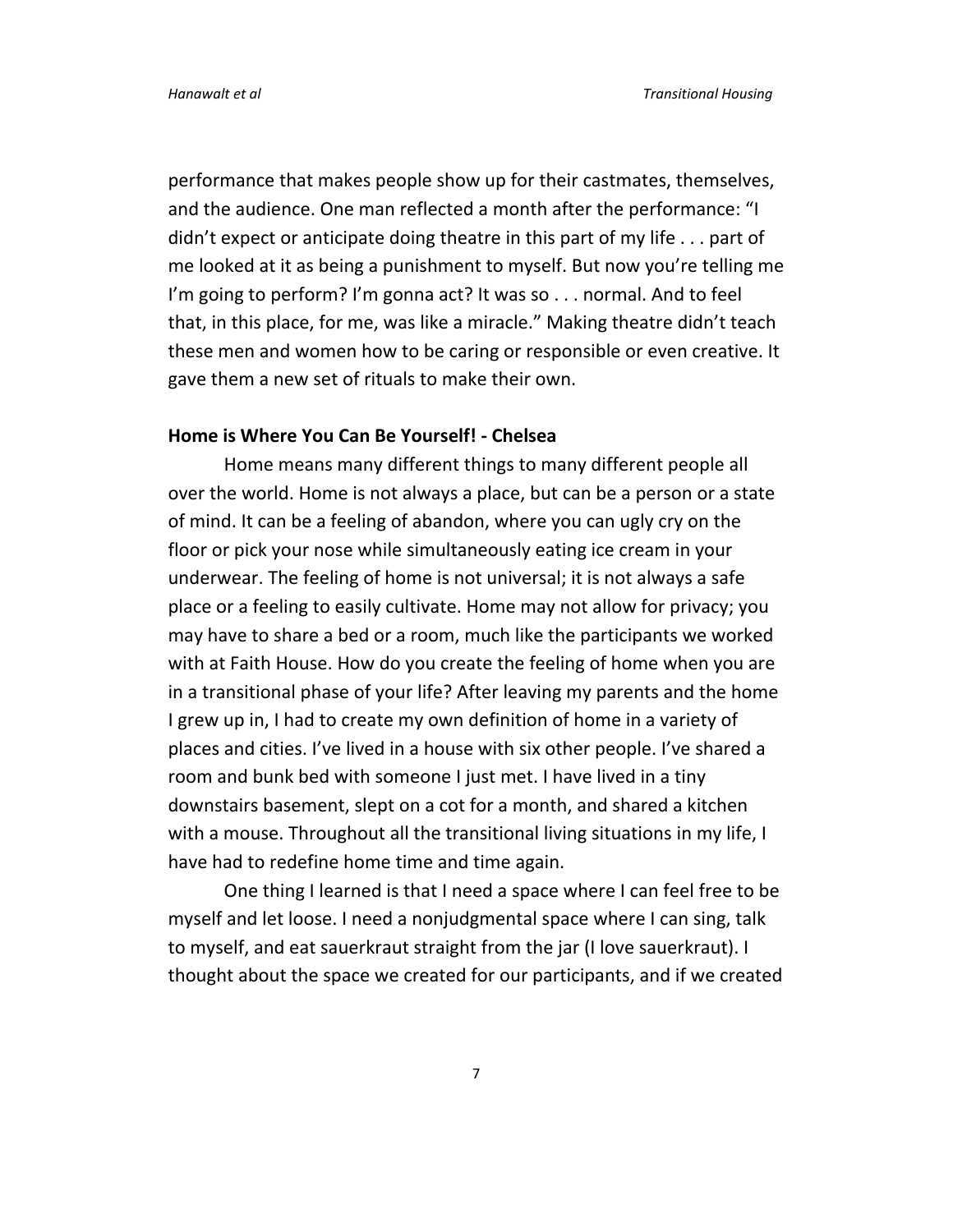a place for them to be themselves, maybe feel at home? We wanted them to feel comfortable enough to connect, play, and create a performance that they felt ownership of. Theatre has that power. My partners and I created a warm and open space by bringing clementines, coffee, and donuts to the sessions. We used applied theatre rituals to lay out how we were going to work together to support one another. We started and ended our sessions with check‐ins and check‐outs. We created a "group contract" where we put up a large sticky note paper on the wall where we recorded ways that they would like to work together such as "constructive feedback, active listening," and my favorite, "what happens in chapel Vegas, stays in chapel Vegas."<sup>2</sup>

In a short period of time, our participants were able to open up and share with us and each other, all while creating an original play. The men were always joking around. For example, one game we regularly played in our workshops asked participants to use one piece of purple fabric to create as many settings, props, and costumes as possible; the men would play around with this fabric, even outside of this exercise, once calling the participant wearing the fabric like a cape, "Don King." Likewise, the women broke out in song during every session and felt comfortable sharing their feelings with us in our check‐ins. Although our participants were in transitional housing, the project provided a time to be expressive and be themselves in their current home.

#### **Final Thoughts**

There are probably as many meanings of home as there are people. When working with folks without a deed or lease, the importance of safety, ritual, and history is palpable. Who we are and how our homes

<sup>&</sup>lt;sup>2</sup> Chapel Vegas is what the men named the room we had our sessions in. Whatever they say or do in the room stays in the room.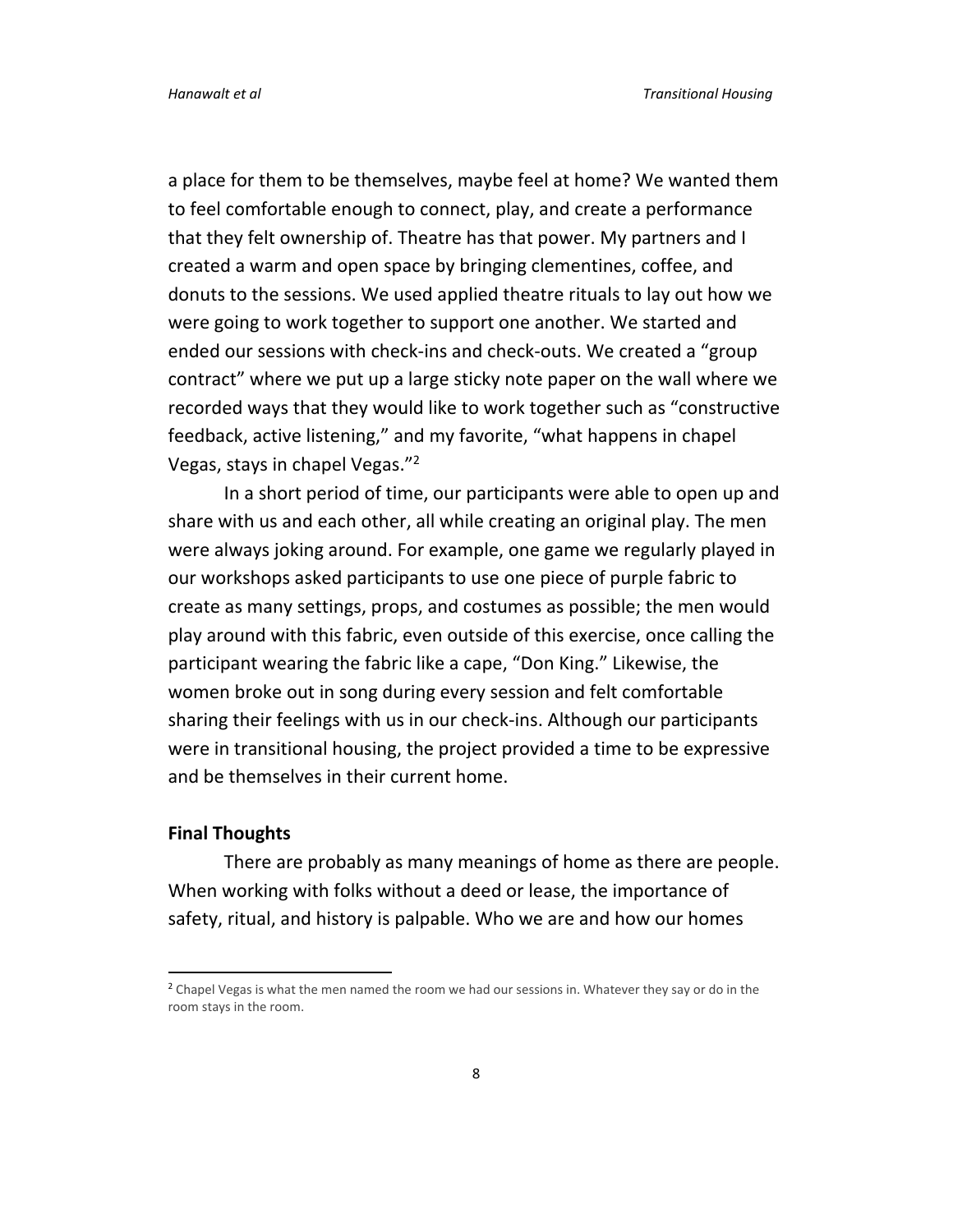have shaped us affects our ability to show up in a space effectively for playmaking participants. Home can take on many shapes, sizes, colors, and sounds. Home becomes showing up every week with coffee. It is in the words between actors and directors. Or in the center of a circle of chairs. It is in our experiences, our needs, our actions.